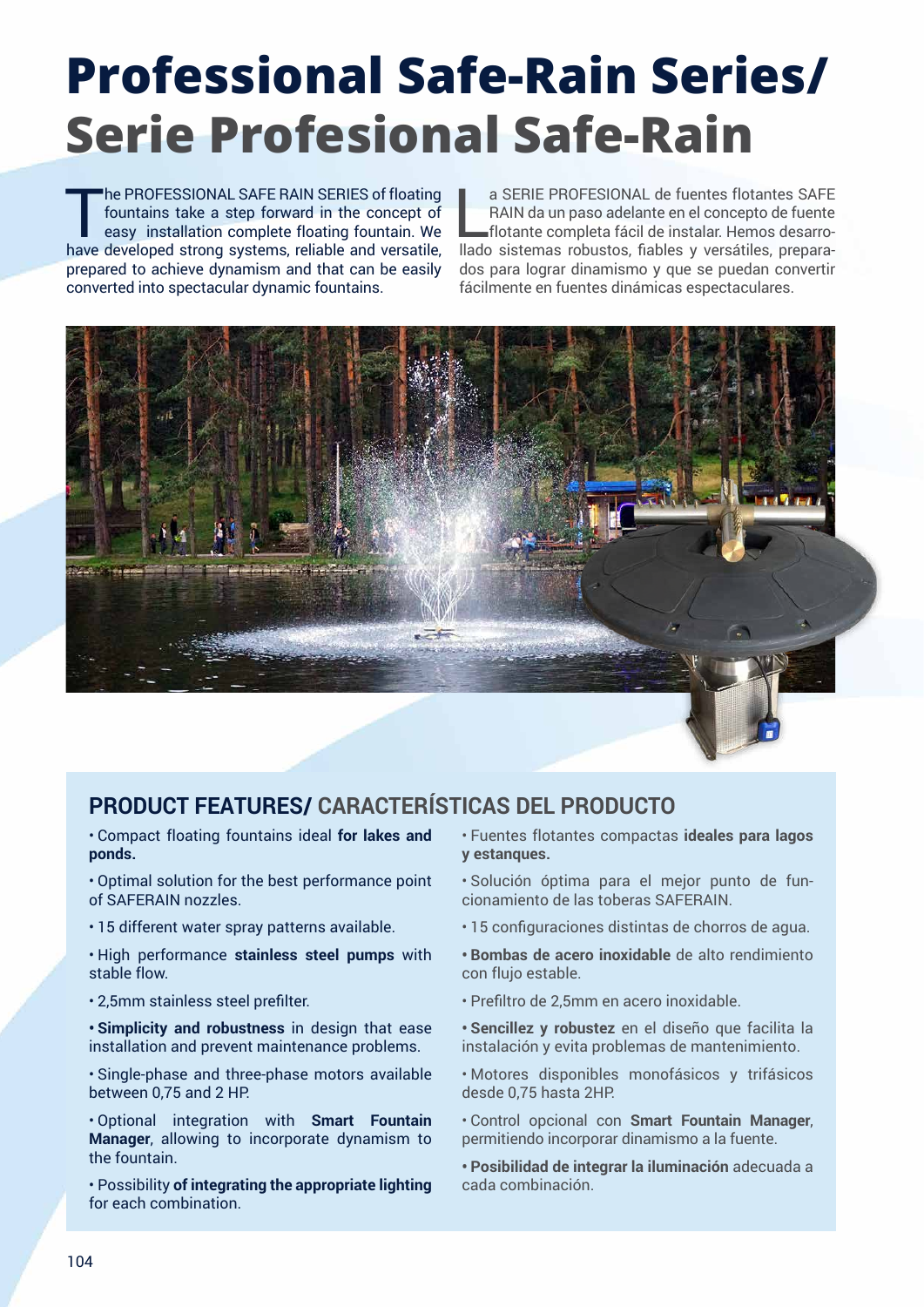

|                          |      |                | <b>VOLGA/ VOLGA</b> |                              |         |
|--------------------------|------|----------------|---------------------|------------------------------|---------|
|                          |      |                | Pump/Electrobomba   | Performance/ Rendimiento *** |         |
| Reference/<br>Referencia |      | Power/Potencia | Voltage/Tensión     | Height/altura                | Diam. Ø |
|                          | W    | hp             | V/Hz                | A(m)                         | (m)     |
| F4421002                 |      |                | 230/50              |                              |         |
| F4422003                 |      | 0,75           | $3 \times 400 / 50$ |                              | 6,00    |
| F4423004                 | 550  |                | *V/60 Hz            | 3,50                         |         |
| F4424005                 |      |                | $3x**V / 60 Hz$     |                              |         |
| F4431003                 |      |                | 230/50              |                              |         |
| F4432004                 |      |                | $3 \times 400 / 50$ |                              |         |
| F4433005                 | 750  | 1.00           | *V/60 Hz            | 4.25                         | 7.00    |
| F4434006                 |      |                | 3x**V / 60 Hz       |                              |         |
| F4461006                 |      |                | 230/50              |                              |         |
| F4462007                 |      |                | $3 \times 400 / 50$ |                              |         |
| F4463008                 | 1500 | 2.00           | *V/60 Hz            | 4.50                         | 8.00    |
| F4464009                 |      |                | 3x**V / 60 Hz       |                              |         |

|                          |      |                 | <b>DANUBE/ DANUBIO</b> |      |                              |                   |
|--------------------------|------|-----------------|------------------------|------|------------------------------|-------------------|
|                          |      |                 | Pump/Electrobomba      |      | Performance/ Rendimiento *** |                   |
| Reference/<br>Referencia |      | Power/ Potencia | Voltage/Tensión        |      | Height/altura                | $Diam. \emptyset$ |
|                          | W    | hp              | V/Hz                   | A(m) | B(m)                         | (m)               |
| F4421035                 |      |                 | 230/50                 | 5,50 |                              |                   |
| F4422036                 |      |                 | 3 x 400/50             |      | 2,65                         | 5,75              |
| F4423037                 | 550  | 0,75            | *V/60 Hz               |      |                              |                   |
| F4424038                 |      |                 | $3x**V / 60 Hz$        |      |                              |                   |
| F4431036                 |      |                 | 230/50                 |      | 2.75                         |                   |
| F4432037                 |      |                 | 3 x 400/50             |      |                              |                   |
| F4433038                 | 750  | 1.00            | *V/60 Hz               | 5.75 |                              | 6,00              |
| F4434039                 |      |                 | $3x**V / 60 Hz$        |      |                              |                   |
| F4461039                 |      |                 | 230/50                 |      |                              |                   |
| F4462031                 |      |                 | 3 x 400/50             |      |                              |                   |
| F4463032                 | 1500 | 2,00            | *V/60 Hz               | 8,00 | 3.60                         | 7,00              |
| F4464033                 |      |                 | 3x**V / 60 Hz          |      |                              |                   |





|            |      |                | MISSISSIPPI/ MISISIPI |      |                              |      |  |
|------------|------|----------------|-----------------------|------|------------------------------|------|--|
|            |      |                | Pump/Electrobomba     |      | Performance/ Rendimiento *** |      |  |
| Reference/ |      | Power/Potencia | Voltage/Tensión       |      | Height/ altura               |      |  |
| Referencia | W    | hp             | V/Hz                  | A(m) | B(m)                         | (m)  |  |
| F4421046   |      |                | 230/50                |      |                              |      |  |
| F4422047   |      |                | $3 \times 400 / 50$   |      |                              |      |  |
| F4423048   | 550  | 0,75           | *V/60 Hz              | 2,75 | 1,10                         | 6,00 |  |
| F4424049   |      |                | $3x**V / 60 Hz$       |      |                              |      |  |
| F4431047   |      |                | 230/50                |      |                              | 6,50 |  |
| F4432048   |      |                | $3 \times 400 / 50$   |      |                              |      |  |
| F4433049   | 750  | 1,00           | *V/60 Hz              | 3,00 | 1,20                         |      |  |
| F4434041   |      |                | 3x**V / 60 Hz         |      |                              |      |  |
| F4461041   |      |                | 230/50                |      |                              |      |  |
| F4462042   |      |                | $3 \times 400 / 50$   |      |                              |      |  |
| F4463043   | 1500 | 2,00           | *V/60 Hz              | 4,50 | 2,00                         | 9,00 |  |
| F4464044   |      |                | 3x**V / 60 Hz         |      |                              |      |  |

|                          |      |                | PALM TREE/ PALMERA |                              |         |  |
|--------------------------|------|----------------|--------------------|------------------------------|---------|--|
|                          |      |                | Pump/Electrobomba  | Performance/ Rendimiento *** |         |  |
| Reference/<br>Referencia |      | Power/Potencia | Voltage/Tensión    | Height/altura                | Diam. Ø |  |
|                          | W    | hp             | V/Hz               | A(m)                         | (m)     |  |
| F4421057                 |      |                | 230/50             |                              |         |  |
| F4422058                 |      |                | 3 x 400/50         |                              | 5,00    |  |
| F4423059                 | 550  | 0,75           | *V/60 Hz           | 3,00                         |         |  |
| F4424051                 |      |                | $3x**V / 60 Hz$    |                              |         |  |
| F4431058                 |      |                | 230/50             |                              | 5,50    |  |
| F4432059                 |      |                | 3 x 400/50         |                              |         |  |
| F4433051                 | 750  | 1,00           | *V/60 Hz           | 3,25                         |         |  |
| F4434052                 |      |                | 3x**V / 60 Hz      |                              |         |  |
| F4451051                 |      |                | 230/50             |                              |         |  |
| F4452052                 |      |                | 3 x 400/50         |                              |         |  |
| F4453053                 | 1100 | 1,50           | *V/60 Hz           | 4.00                         | 6,00    |  |
| F4454054                 |      |                | 3x**V / 60 Hz      |                              |         |  |
| F4461052                 |      |                | 230/50             |                              |         |  |
| F4462053                 |      |                | 3 x 400/50         |                              |         |  |
| F4463054                 | 1500 | 2,00           | *V/60 Hz           | 5,00                         | 7,00    |  |
| F4464055                 |      |                | 3x**V / 60 Hz      |                              |         |  |



\*V/ 60 Hz Single phase voltages available 110V, 120V and 220V, to be selected when ordering/ \*V/ 60 Hz Voltajes monofásicos disponibles 110V, 120V y 220V para ser seleccionados al realizar el pedido. 3x\*\*V / 60 Hz Three phase voltages available 3x220V, 3x380V, 3x440V to select when ordering/ 3x\*\*V / 60 Hz Voltajes trifásicos disponibles 3x220V, 3x380V, 3x440V para ser seleccionados al realizar el pedido. \*\*\*Go to the diagram at the end of the section/ \*\*\*Ir al esquema al final de la sección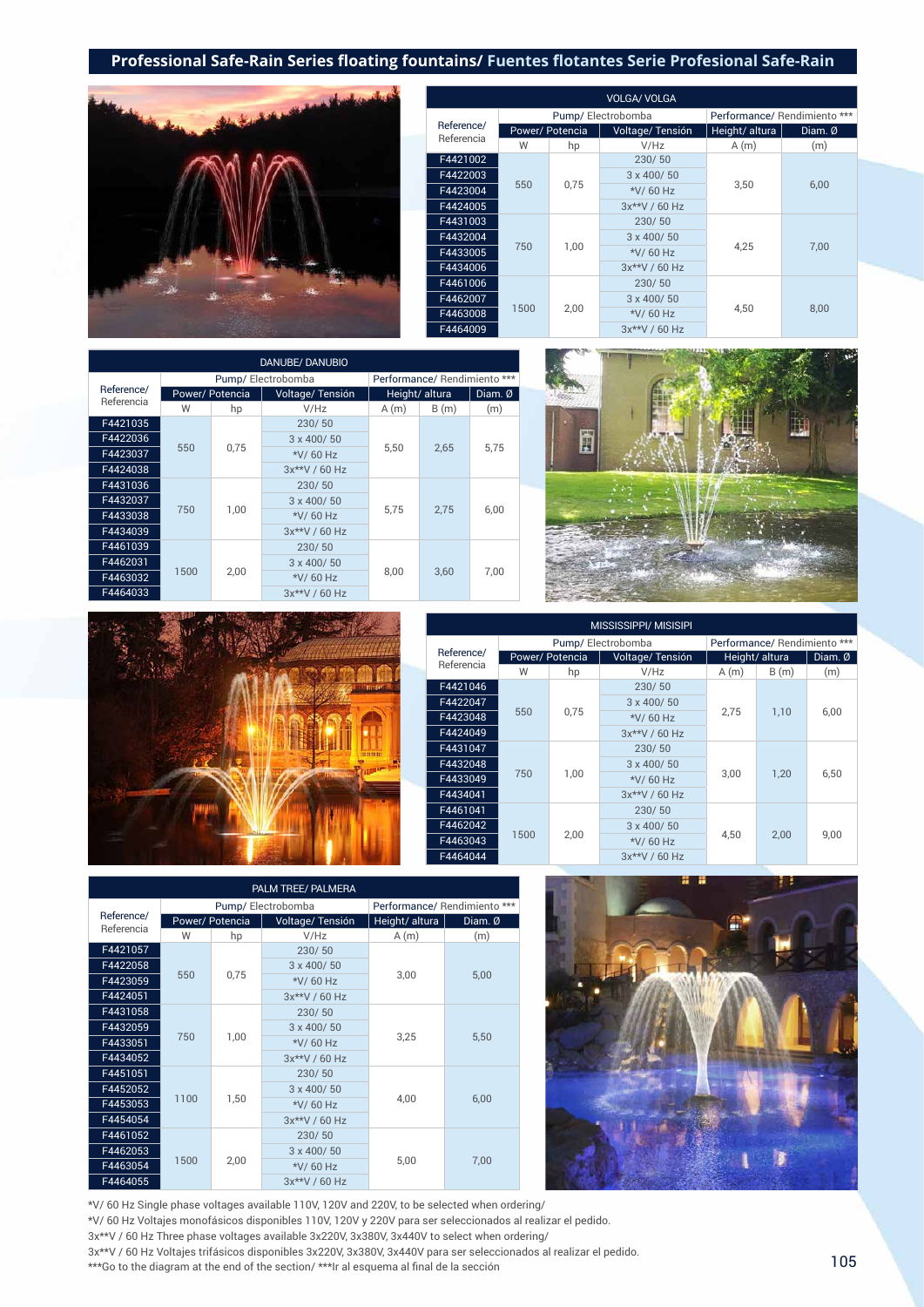

| <b>THAMES/TÁMESIS</b>    |      |                 |                     |                              |                |      |         |  |
|--------------------------|------|-----------------|---------------------|------------------------------|----------------|------|---------|--|
|                          |      |                 | Pump/Electrobomba   | Performance/ Rendimiento *** |                |      |         |  |
| Reference/<br>Referencia |      | Power/ Potencia | Voltage/Tensión     |                              | Height/ altura |      | Diam. Ø |  |
|                          | W    | hp              | V/Hz                | A(m)                         | B(m)           | C(m) | (m)     |  |
| F4421079                 |      |                 | 230/50              | 4.50                         |                | 1.00 |         |  |
| F4422071                 |      |                 | 3 x 400/50          |                              | 2,20           |      | 6,00    |  |
| F4423072                 | 550  | 0,75            | *V/60 Hz            |                              |                |      |         |  |
| F4424073                 |      |                 | 3x**V / 60 Hz       |                              |                |      |         |  |
| F4431071                 |      |                 | 230/50              |                              |                | 1.20 |         |  |
| F4432072                 |      |                 | $3 \times 400 / 50$ |                              |                |      |         |  |
| F4433073                 | 750  | 1.00            | *V/60 Hz            | 4,75                         | 2,30           |      | 7,50    |  |
| F4434074                 |      |                 | 3x**V / 60 Hz       |                              |                |      |         |  |
| F4461074                 |      |                 | 230/50              |                              |                |      |         |  |
| F4462075                 |      |                 | $3 \times 400 / 50$ |                              |                |      |         |  |
| F4463076                 | 1500 | 2,00            | *V/60 Hz            | 7,00                         | 3,20           | 1,60 | 9,00    |  |
| F4464077                 |      |                 | 3x**V / 60 Hz       |                              |                |      |         |  |

|            |                 |      | <b>SEINE/ SENA</b>  |                              |      |           |  |
|------------|-----------------|------|---------------------|------------------------------|------|-----------|--|
|            |                 |      | Pump/Electrobomba   | Performance/ Rendimiento *** |      |           |  |
| Reference/ | Power/ Potencia |      | Voltage/Tensión     | Height/ altura               |      | Diam. $Ø$ |  |
| Referencia | W               | hp   | V/Hz                | A(m)                         | B(m) |           |  |
| F4421081   |                 |      | 230/50              |                              |      |           |  |
| F4422082   |                 |      | $3 \times 400 / 50$ | 4.75                         | 1.85 | 11.00     |  |
| F4423083   | 550             | 0.75 | *V/60 Hz            |                              |      |           |  |
| F4424084   |                 |      | 3x**V / 60 Hz       |                              |      |           |  |
| F4431082   |                 |      | 230/50              |                              |      |           |  |
| F4432083   |                 |      | $3 \times 400 / 50$ |                              |      |           |  |
| F4433084   | 750             | 1,00 | *V/60 Hz            | 5,00                         | 2.00 | 13,00     |  |
| F4434085   |                 |      | 3x**V / 60 Hz       |                              |      |           |  |
| F4461085   |                 |      | 230/50              |                              |      |           |  |
| F4462086   |                 |      | $3 \times 400 / 50$ |                              |      |           |  |
| F4463087   | 1500            | 2.00 | *V/60 Hz            | 7.75                         | 3.00 | 16,00     |  |
| F4464088   |                 |      | $3x**V / 60 Hz$     |                              |      |           |  |





|                          |      |                 | <b>WILLOW/ SAUCE</b> |                              |           |  |
|--------------------------|------|-----------------|----------------------|------------------------------|-----------|--|
|                          |      |                 | Pump/Electrobomba    | Performance/ Rendimiento *** |           |  |
| Reference/<br>Referencia |      | Power/ Potencia | Voltage/Tensión      | Height/ altura               | Diam. $Ø$ |  |
|                          | W    | hp              | V/Hz                 | A(m)                         | (m)       |  |
| F4421114                 |      |                 | 230/50               |                              |           |  |
| F4422115                 |      |                 | $3 \times 400 / 50$  |                              | 7.00      |  |
| F4423116                 | 550  | 0.75            | *V/60 Hz             | 6.00                         |           |  |
| F4424117                 |      |                 | 3x**V / 60 Hz        |                              |           |  |
| F4431115                 |      |                 | 230/50               |                              | 5,00      |  |
| F4432116                 |      |                 | $3 \times 400 / 50$  | 3,25                         |           |  |
| F4433117                 | 750  | 1,00            | *V/60 Hz             |                              |           |  |
| F4434118                 |      |                 | $3x**V / 60 Hz$      |                              |           |  |
| F4451117                 |      |                 | 230/50               |                              |           |  |
| F4452118                 |      |                 | $3 \times 400 / 50$  |                              |           |  |
| F4453119                 | 1100 | 1,50            | *V/60 Hz             | 4,50                         | 6,00      |  |
| F4454111                 |      |                 | 3x**V / 60 Hz        |                              |           |  |
| F4461118                 |      |                 | 230/50               |                              |           |  |
| F4462119                 |      |                 | $3 \times 400 / 50$  |                              |           |  |
| F4463111                 | 1500 | 2,00            | *V/60 Hz             | 4,75                         | 6,50      |  |
| F4464112                 |      |                 | 3x**V / 60 Hz        |                              |           |  |

|                          |     |                | CALIX/ CALIZ        |                              |         |  |
|--------------------------|-----|----------------|---------------------|------------------------------|---------|--|
|                          |     |                | Pump/Electrobomba   | Performance/ Rendimiento *** |         |  |
| Reference/<br>Referencia |     | Power/Potencia | Voltage/Tensión     | Height/ altura               | Diam. Ø |  |
|                          | W   | hp             | V/Hz                | A(m)                         | (m)     |  |
| F4421013                 |     |                | 230/50              |                              | 6.00    |  |
| F4422014                 |     |                | $3 \times 400 / 50$ | 1.10                         |         |  |
| F4423015                 | 550 | 0,75           | *V/60 Hz            |                              |         |  |
| F4424016                 |     |                | 3x**V / 60 Hz       |                              |         |  |
| F4431014                 |     |                | 230/50              |                              |         |  |
| F4432015                 |     |                | $3 \times 400 / 50$ |                              |         |  |
| F4433016                 | 750 | 1,00           | *V/60 Hz            | 1.50                         | 10.00   |  |
| F4434017                 |     |                | 3x**V / 60 Hz       |                              |         |  |



\*V/ 60 Hz Single phase voltages available 110V, 120V and 220V, to be selected when ordering/

\*V/ 60 Hz Voltajes monofásicos disponibles 110V, 120V y 220V para ser seleccionados al realizar el pedido.

3x\*\*V / 60 Hz Three phase voltages available 3x220V, 3x380V, 3x440V to select when ordering/

3x\*\*V / 60 Hz Voltajes trifásicos disponibles 3x220V, 3x380V, 3x440V para ser seleccionados al realizar el pedido. \*\*\*Go to the diagram at the end of the section/ \*\*\*Ir al esquema al final de la sección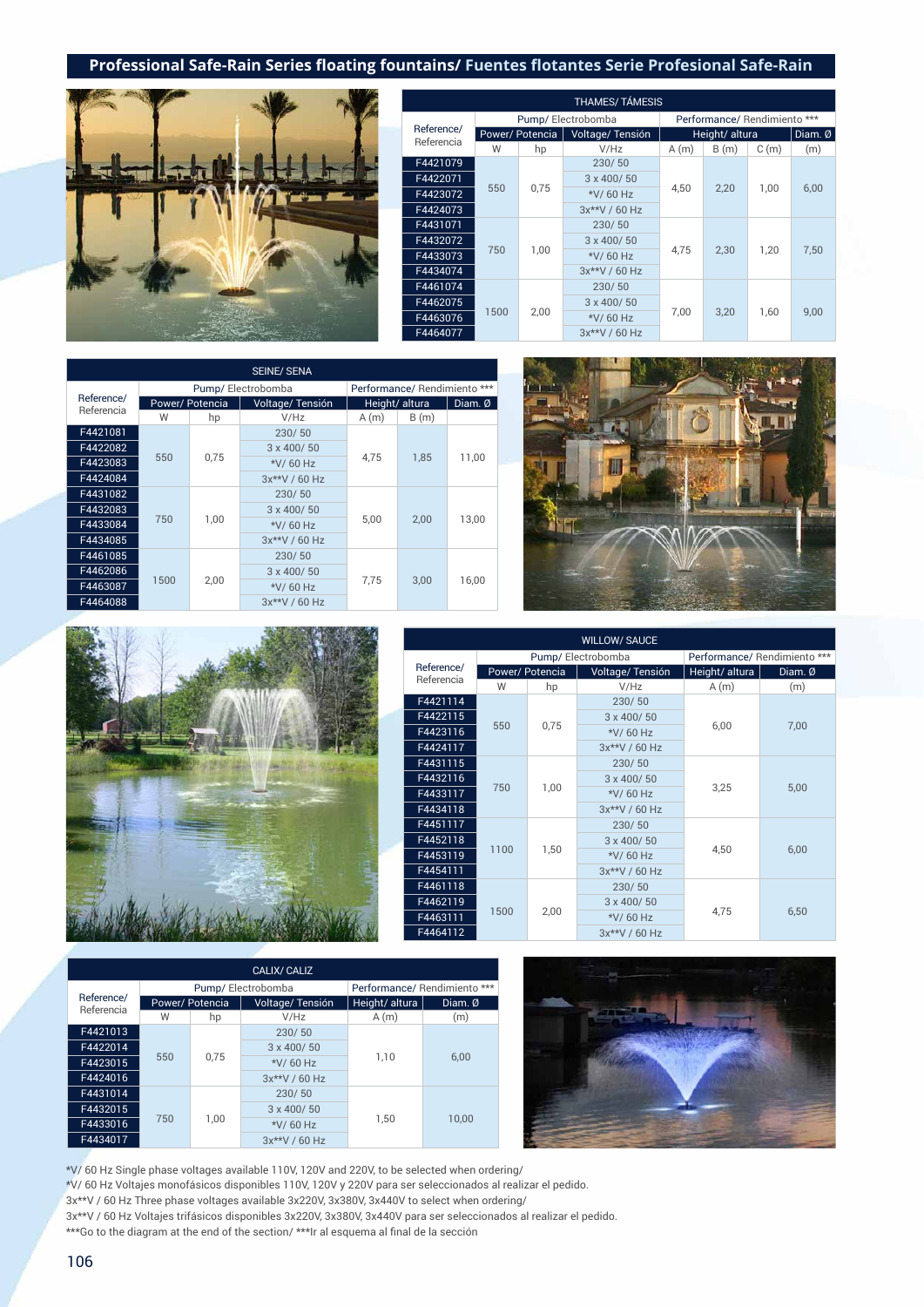

|                          |     |                   | <b>ARUM LILY/ CALA</b> |      |                              |         |  |  |
|--------------------------|-----|-------------------|------------------------|------|------------------------------|---------|--|--|
|                          |     | Pump/Electrobomba |                        |      | Performance/ Rendimiento *** |         |  |  |
| Reference/<br>Referencia |     | Power/ Potencia   | Voltage/Tensión        |      | Height/ altura               | Diam. Ø |  |  |
|                          | W   | hp                | V/Hz                   | A(m) | B(m)                         | (m)     |  |  |
| F4421024                 |     |                   | 230/50                 | 2.00 |                              | 4,00    |  |  |
| F4422025                 |     |                   | 3 x 400/50             |      | 0.50                         |         |  |  |
| F4423026                 | 550 | 0.75              | *V/60 Hz               |      |                              |         |  |  |
| F4424027                 |     |                   | 3x**V / 60 Hz          |      |                              |         |  |  |
| F4431025                 |     |                   | 230/50                 |      |                              |         |  |  |
| F4432026                 |     |                   | 3 x 400/50             |      |                              |         |  |  |
| F4433027                 | 750 | 1,00              | *V/60 Hz               | 2.75 | 0.75                         | 6,00    |  |  |
| F4434028                 |     |                   | 3x**V / 60 Hz          |      |                              |         |  |  |

|            |      |                 | <b>LANCE JET/ LANZA</b> |                              |              |
|------------|------|-----------------|-------------------------|------------------------------|--------------|
|            |      |                 | Pump/Electrobomba       | Performance/ Rendimiento *** |              |
| Reference/ |      | Power/ Potencia | Voltage/Tensión         | Height/ altura               | Diam. Ø      |
| Referencia | W    | hp              | V/Hz                    | A(m)                         | (m)          |
| F4431093   |      |                 | 230/50                  |                              |              |
| F4432094   |      |                 | 3 x 400/50              |                              | 6,00<br>2,00 |
| F4433095   | 750  | 1,00            | *V/60 Hz                |                              |              |
| F4434096   |      |                 | 3x**V / 60 Hz           |                              |              |
| F4461096   |      |                 | 230/50                  |                              |              |
| F4462097   |      |                 | 3 x 400/50              |                              |              |
| F4463098   | 1500 | 2,00            | *V/60 Hz                | 8,00                         | 3,00         |
| F4464099   |      |                 | $3x**V/60 Hz$           |                              |              |



|                          | WILLOW - PALM TREE/ SAUCE - PALMERA |                   |                     |                              |      |         |  |  |
|--------------------------|-------------------------------------|-------------------|---------------------|------------------------------|------|---------|--|--|
|                          |                                     | Pump/Electrobomba |                     | Performance/ Rendimiento *** |      |         |  |  |
| Reference/<br>Referencia |                                     | Power/ Potencia   | Voltage/Tensión     | Height/ altura               |      | Diam. Ø |  |  |
|                          | W                                   | hp                | V/Hz                | A(m)                         | B(m) | (m)     |  |  |
| F4461129                 |                                     |                   | 230/50              |                              |      |         |  |  |
| F4462121                 |                                     |                   | $3 \times 400 / 50$ |                              |      |         |  |  |
| F4463122                 | 1500                                | 2,00              | *V/60 Hz            | 3,50                         | 2.00 | 6,00    |  |  |
| F4464123                 |                                     |                   | $3x**V/60 Hz$       |                              |      |         |  |  |

| SPECIAL CROWN/ CORONA ESPECIAL |      |                 |                     |      |                              |      |         |
|--------------------------------|------|-----------------|---------------------|------|------------------------------|------|---------|
|                                |      |                 | Pump/Electrobomba   |      | Performance/ Rendimiento *** |      |         |
| Reference/<br>Referencia       |      | Power/ Potencia | Voltage/Tensión     |      | Height/ altura               |      | Diam. Ø |
|                                | W    | hp              | V/Hz                | A(m) | B(m)                         | C(m) | (m)     |
| F4461142                       |      |                 | 230/50              |      | 4,50                         | 3.00 | 7.00    |
| F4462143                       |      |                 | $3 \times 400 / 50$ |      |                              |      |         |
| F4463144                       | 1500 | 2,00            | *V/60 Hz            | 6.00 |                              |      |         |
| F4464145                       |      |                 | $3x**V / 60 Hz$     |      |                              |      |         |





| SPHERICAL FAN JET/ ABANICO ESFÉRICO |                   |      |                     |                              |         |  |
|-------------------------------------|-------------------|------|---------------------|------------------------------|---------|--|
| Reference/<br>Referencia            | Pump/Electrobomba |      |                     | Performance/ Rendimiento *** |         |  |
|                                     | Power/ Potencia   |      | Voltage/Tensión     | Height/altura                | Diam. Ø |  |
|                                     | W                 | hp   | V/Hz                | A(m)                         | (m)     |  |
| F4421158                            | 550               |      | 230/50              | 4.00                         | 9.00    |  |
| F4422159                            |                   | 0.75 | $3 \times 400 / 50$ |                              |         |  |
| F4423151                            |                   |      | *V/60 Hz            |                              |         |  |
| F4424152                            |                   |      | 3x**V / 60 Hz       |                              |         |  |
| F4461153                            | 1500              |      |                     | 230/50                       |         |  |
| F4462154                            |                   | 2.00 | $3 \times 400 / 50$ | 5.25                         | 16.00   |  |
| F4463155                            |                   |      | *V/60 Hz            |                              |         |  |
| F4464156                            |                   |      |                     | 3x**V / 60 Hz                |         |  |

\*V/ 60 Hz Single phase voltages available 110V, 120V and 220V, to be selected when ordering/

\*V/ 60 Hz Voltajes monofásicos disponibles 110V, 120V y 220V para ser seleccionados al realizar el pedido.

3x\*\*V / 60 Hz Three phase voltages available 3x220V, 3x380V, 3x440V to select when ordering/

3x\*\*V / 60 Hz Voltajes trifásicos disponibles 3x220V, 3x380V, 3x440V para ser seleccionados al realizar el pedido.

\*\*\*Go to the diagram at the end of the section/ \*\*\*Ir al esquema al final de la sección